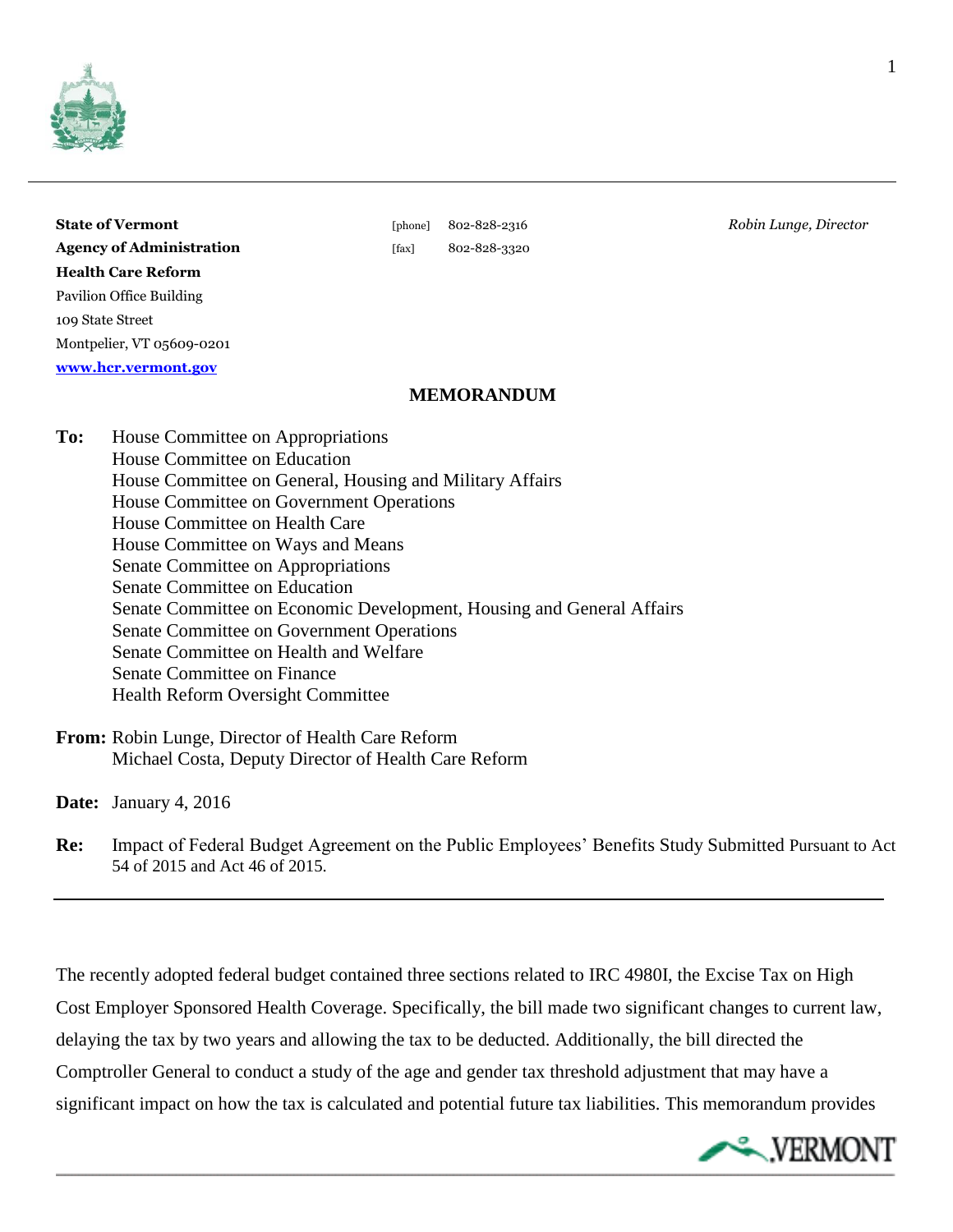some considerations for stakeholders regarding these provisions. The text of the relevant sections is available on pages 2000-2001 here: [http://docs.house.gov/billsthisweek/20151214/CPRT-114-HPRT-RU00-](http://docs.house.gov/billsthisweek/20151214/CPRT-114-HPRT-RU00-SAHR2029-AMNT1final.pdf) [SAHR2029-AMNT1final.pdf](http://docs.house.gov/billsthisweek/20151214/CPRT-114-HPRT-RU00-SAHR2029-AMNT1final.pdf)

### *Delayed Implementation*

Delayed implementation provides certainty for 2018 and 2019 by removing the first two years of estimated tax liability set forth in the study. Under this change, employers would not begin to accrue tax liability until at least 2020, with the first tax payments likely due in 2021.

It is unclear what strategy Congress will take for 2020 and beyond. Congress may let the tax be implemented as written starting in 2020, patch the tax for a year or more as they did this year, amend the tax in some other way, or repeal the tax. The range of outcomes creates uncertainty regarding whether or how to pursue the tax mitigation strategies identified in the State's report to anticipate the tax or take a wait and see approach. Implementing the tax in 2020 without additional changes would make the first year of the tax more expensive than if it began in 2018 and may require more disruptive changes to employer benefit plans, employee benefits, and budgets.

### *Deductibility*

This change should benefit public employers in Vermont, particularly those purchasing a fully insured product.

Overall, the employer is responsible for calculating the tax and reporting it to both the IRS and the "coverage provider" who is responsible for paying the tax. The taxpayer is always an insurer, employer, or person who administers the plan. The IRS is still considering approaches for determining who is the "person that administers the benefit plan." The study identified this uncertainty regarding whether certain study participants will pay the tax directly or pay the tax through their administrator. This distinction mattered because the tax was not deductible under the original law.

Being non-deductible meant that an insurer or administrator remitting the tax on an employer's behalf would record that tax payment as taxable income and be allowed to charge the employer a gross up amount sufficient